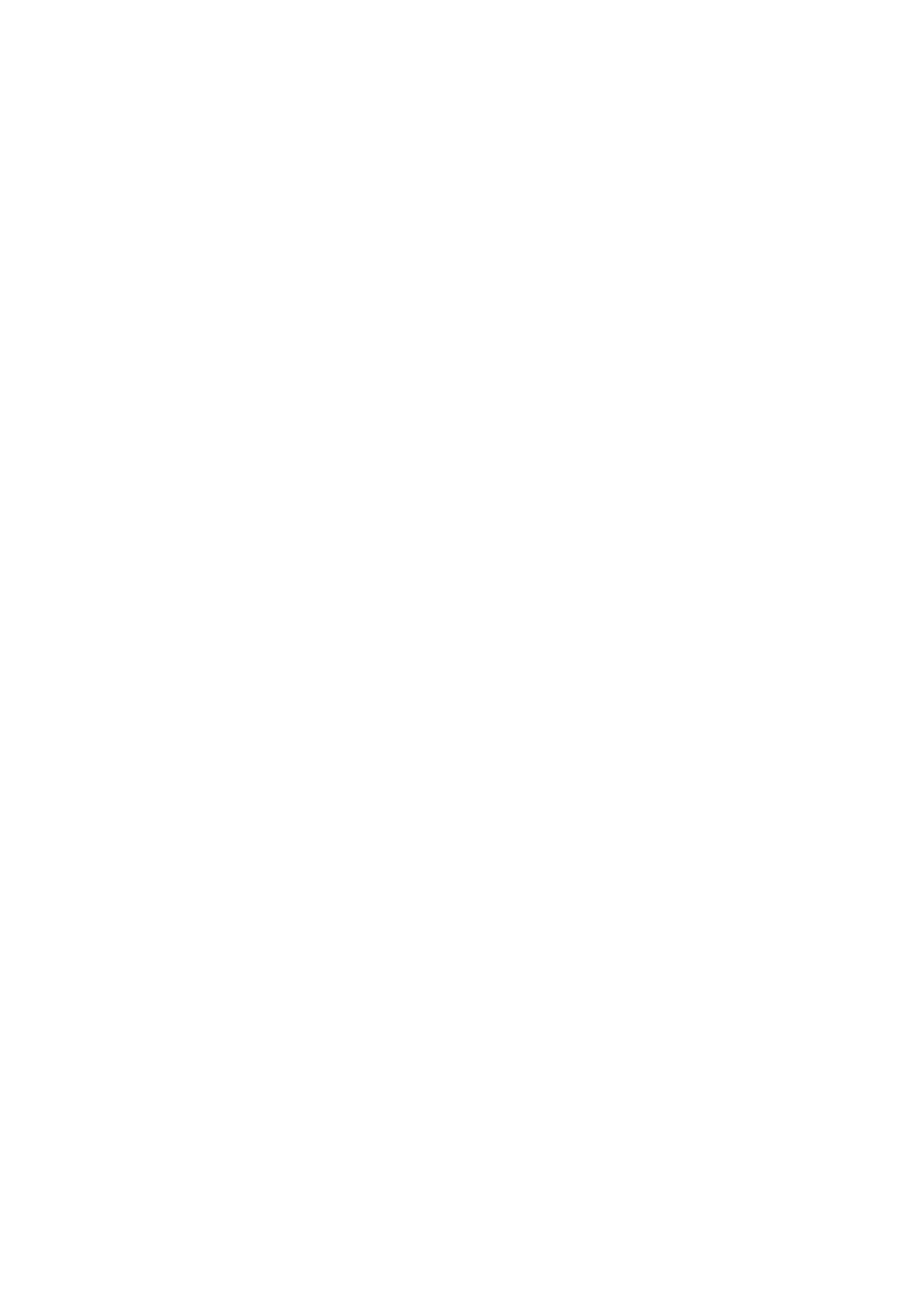

## **DRAFT RESTRICTION ON SMOKING (WARNING NOTICES) (JERSEY) REGULATIONS 201-**

#### **REPORT**

#### **Background**

Smoking is the greatest single cause of preventable illness and premature death in Jersey, killing around 150 Islanders a year. Half of all those people who continue to smoke for most of their lives are likely to die as a result of their habit.

As part of a comprehensive series of measures aimed at reducing the prevalence of smoking locally, the States of Jersey Tobacco Strategy (2003) committed to introduce a series of legislative changes to reduce the harm caused by tobacco. The most recent change being the Restriction on Smoking (Workplaces) (Jersey) Regulations 2006 which has coincided with a continued drop in smoking rates to an all time low of 19% in adults and 17% in children under 16 years old.

#### **Extending health warnings**

Health warnings on tobacco packs are now an established method for informing smokers of the health risks associated with smoking and, as such, are an integral element of Jersey's tobacco control programme.

There are two benefits for locating health warnings on tobacco packaging. The first is frequency of exposure – an individual who smokes one pack a day is potentially exposed to a health warning 7300 times a year – and secondly, the location on the actual pack means the consumer is confronted with the warning when deciding to smoke or to purchase a tobacco product. Effective health warnings create a situation of informed consent whereby smokers will be aware of the potential health effects of their actions.

Tobacco packaging is also a key marketing tactic for tobacco companies. The more of the pack that is given over to health warnings, the less impact brand imagery is likely to have.

#### **Policy aims of the Regulations**

- To reinforce the current written warnings with pictorial images of the harm caused by tobacco.
- To discourage the number of young people from starting to smoke.
- To provide encouragement to smokers to quit.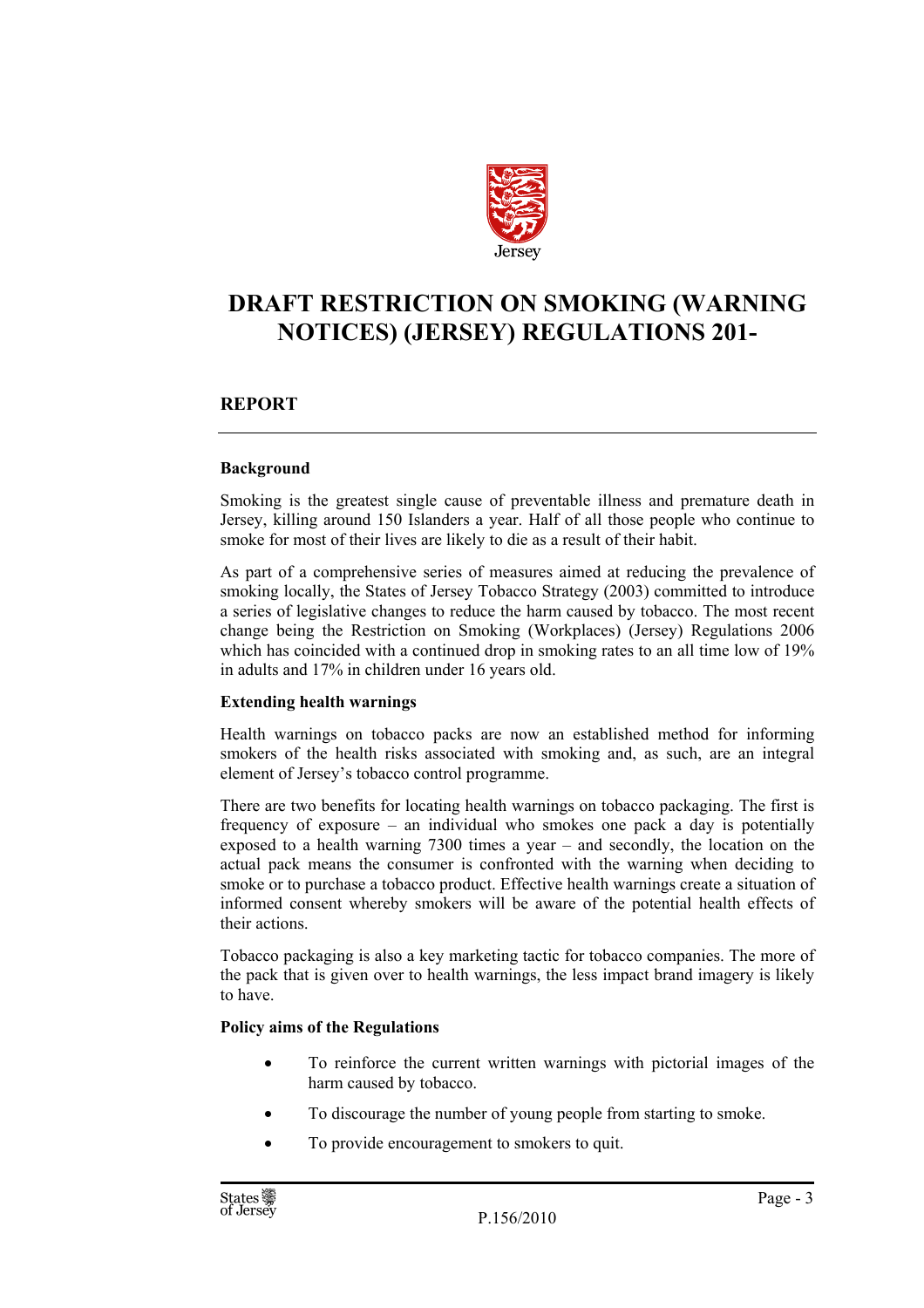#### **How is the law to achieve that effect?**

The Restriction on Smoking (Jersey) Law 1973 allows provision for the States of Jersey to make further Regulations concerning warning notices on cigarettes or tobacco products imported to or manufactured in Jersey, warning of the danger to health of smoking and the use of tobacco. In summary the regulations require tobacco products intended for sale in Jersey to –

- to carry the specified written and pictorial health warnings that are consistent with existing regulatory requirements in the United Kingdom and European Union;
- meet the specific size and appearance of those warnings:
- requires packets of cigarettes to carry a statement of nicotine, tar and carbon monoxide yields.

These Regulations also prohibit the supply of tobacco products that carry any name, text or other representation or sign that suggests the product is less harmful than others.

A specific picture schedule is set out for tobacco sold in the travel retail sector.

#### **Public consultation**

A joint period of public consultation took place in January 2008. The public were consulted on three aspects of the regulatory proposals. Firstly, which pictures they would like to see on tobacco packaging, secondly, the timeline for implementation and finally the lead for enforcement.

Fourteen pictures have now been identified from the European Commission library. These pictures are the same as those required by current UK regulations. It is proposed that the last date of sale for all cigarettes (with written warnings only) will be 12 months after regulations are laid and a further 12 months before the last date of sale for all other tobacco products.

#### **Financial and manpower implications**

There will be limited manpower implications for the Health and Social Services Department which will be met within existing resources. Compliance with the new Regulations will continue to be led by the Customs and Excise Department and Trading Standards Department as part of their existing duties.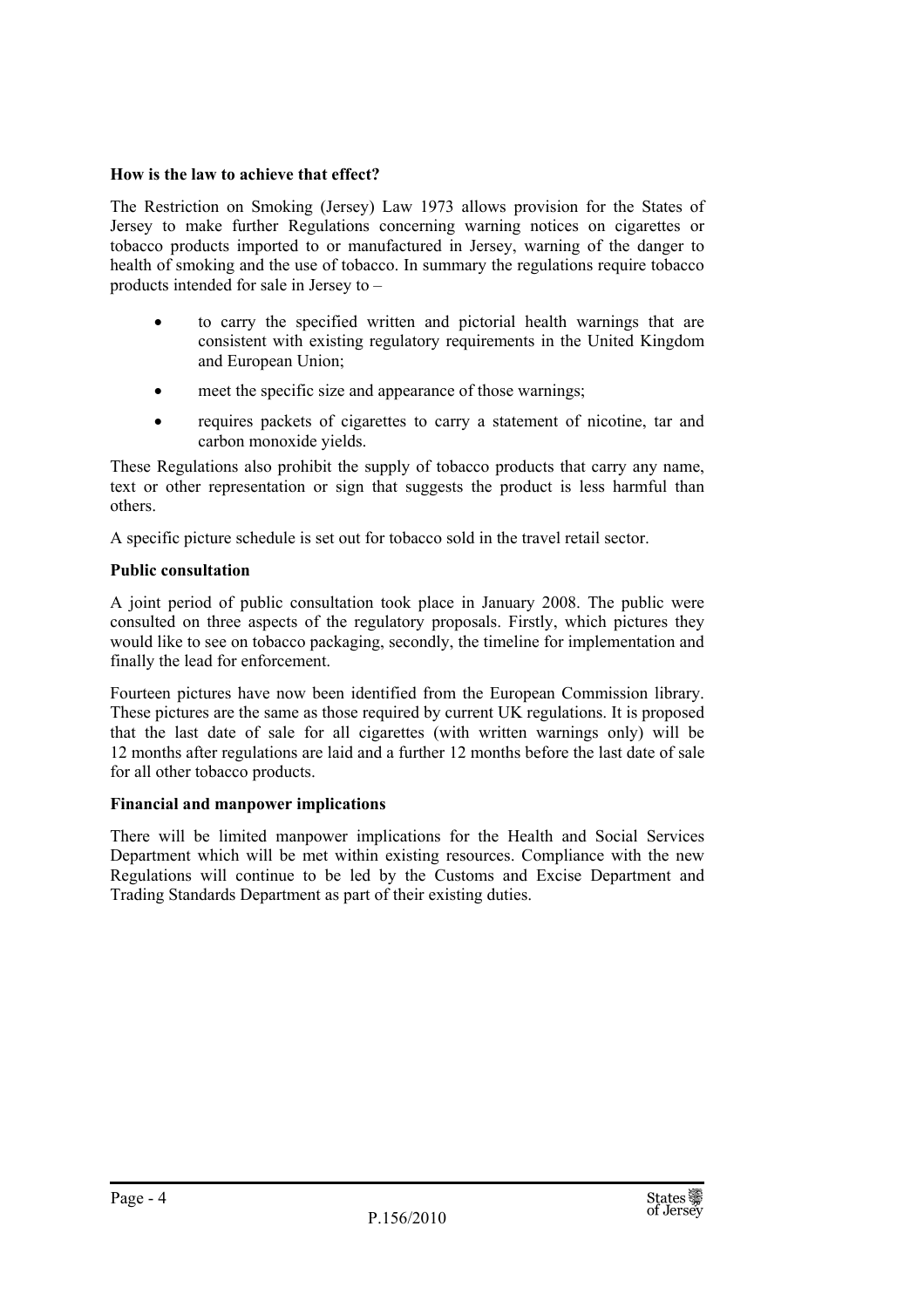#### **Explanatory Note**

These Regulations are made under the Restriction on Smoking (Jersey) Law 1973 ("the Law"). They require producers of packets of tobacco to ensure that written and picture warning notices are printed on such packets.

*Regulation 1* is an interpretation provision. It defines a producer of a packet of tobacco as a person who imports a packet of tobacco into Jersey or who manufactures or brands such a packet with a view to the tobacco being supplied for consumption in Jersey (including through duty free outlets in Jersey). "Tobacco" is defined in the Law to include cigarettes and anything consisting in whole or in part of tobacco.

*Regulation 2* makes it a requirement for packets of tobacco to include specified written and picture warning notices. The picture warning notices, including the technical requirements for such notices, are set out in *Schedule 1*.

*Regulation 3* sets out the required size for written and picture warning notices.

*Regulation 4* requires packets of cigarettes to include a statement of nicotine, tar and carbon monoxide yields.

*Regulation 5* requires written warning notices and the yield statement required by Regulation 4 to comply with the technical requirements relating to their appearance set out in *Schedule 2*.

*Regulation 6* prohibits any person from producing or supplying tobacco with packaging that suggests that it contains tobacco that is less harmful than other tobacco.

*Regulation 7* provides that packets of tobacco from an EEA state that comply with the labelling requirements of Article 5 of Directive 2001/37/EC concerning the manufacture, presentation and sale of tobacco products shall be taken to comply with Regulations 3, 4 and 5. These requirements relate to the size and technical requirements of the warning notices and the yield statement. The content of the written and picture warning notices must be as set out in Regulation 2 and Schedule 1.

*Regulation 8* makes it an offence for any person to produce or supply a packet of tobacco in breach of Regulations 2, 3, 4, 5 or 6 and specifies a penalty of a fine of level 4 on the standard scale. This means that a fine can imposed of an amount up to level 4, that is £5,000. This is because under Article 13 of the Interpretation (Jersey) Law 1954, where a penalty is specified in respect of an offence, the offence is punishable by a penalty not exceeding the penalty specified.

*Regulation 9* is a transitional provision. It provides that these Regulations shall not apply to any producer or supplier of a packet of tobacco, such packet being in existence before the date that these Regulations come into force where, in the case of a packet of cigarettes, that packet is supplied to an end-user within the period of 12 months after the date that these Regulations come into force and, in the case of any other packet of tobacco, is supplied to an end user within the period of 24 months after the date that these Regulations come into force.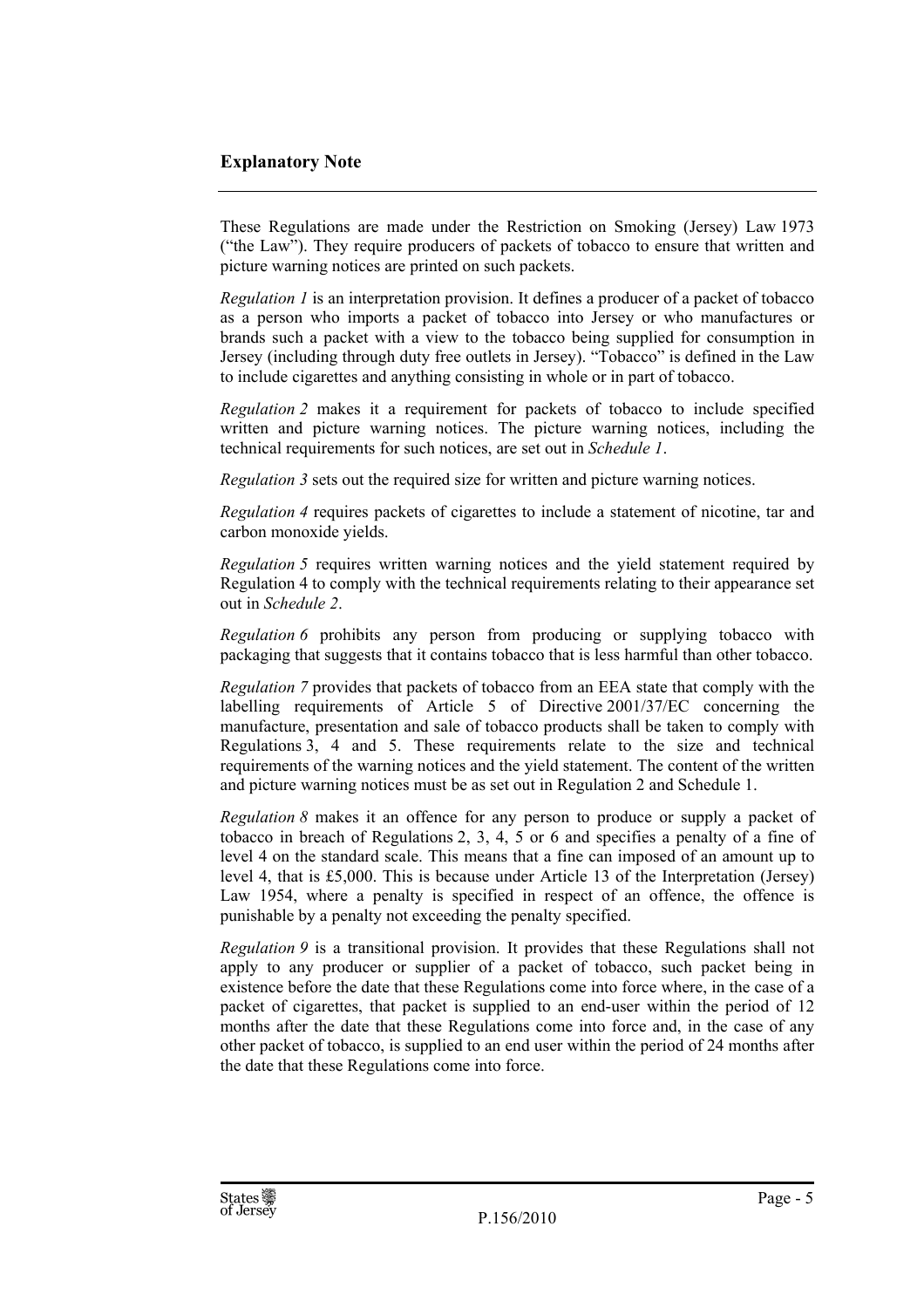*Regulation 10* sets out the title of the Regulations and provides that they will come into force 7 days after they are made.

Under the Criminal Justice (Standard Scale of Fines) (Jersey) Law 1993, the standard scale of fines is –

Level 1 £50 Level 2 £500

Level 3 £2,000

Level 4 £5,000

Page - 6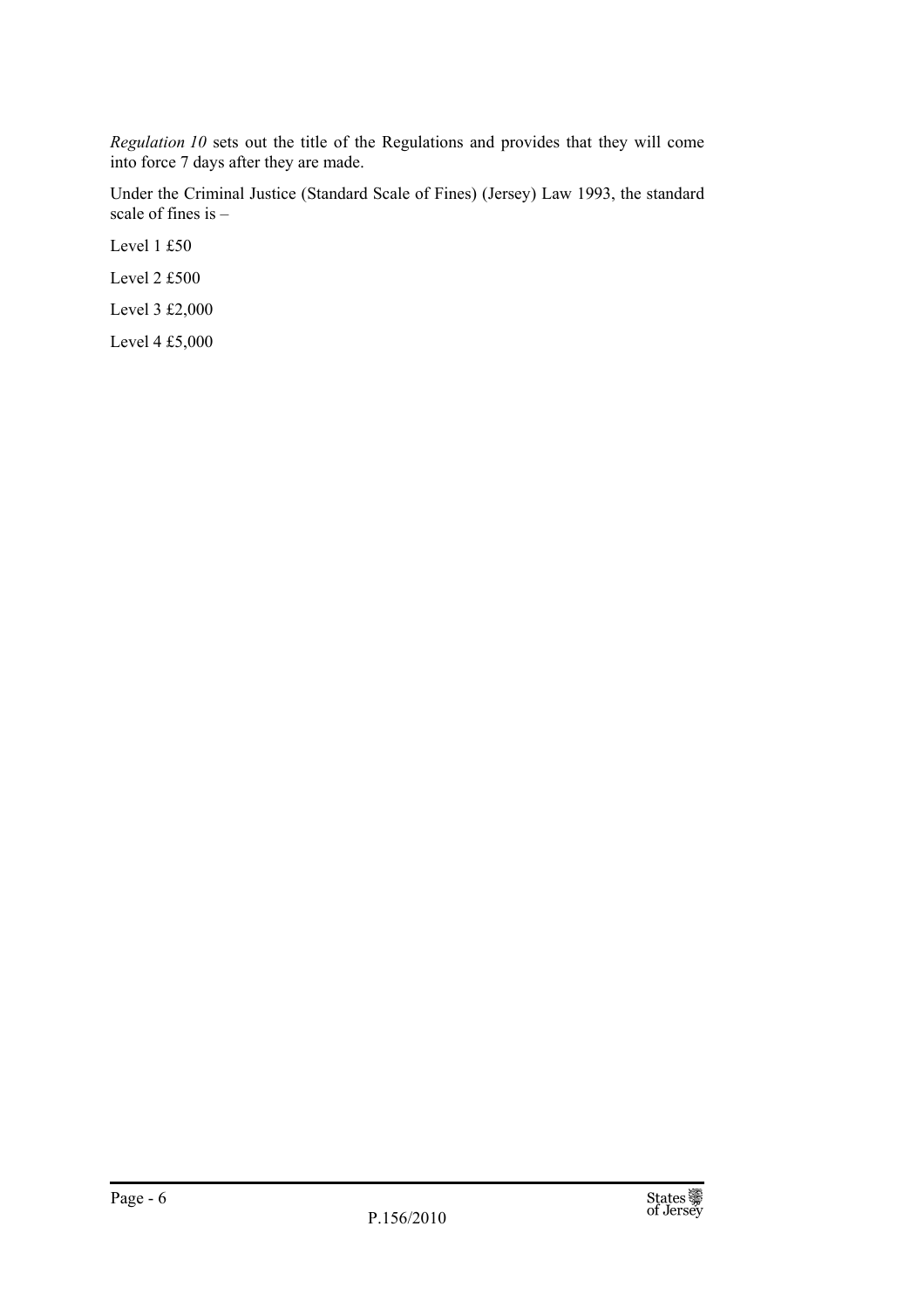

# **DRAFT RESTRICTION ON SMOKING (WARNING NOTICES) (JERSEY) REGULATIONS 201-**

## **Arrangement**

## **Regulation**

| $\overline{4}$ |  |
|----------------|--|
|                |  |
| 6              |  |
|                |  |
| 8              |  |
| 9              |  |
|                |  |

## **SCHEDULE 1** 13

|                   | PICTURE WARNING NOTICES                                       |    |
|-------------------|---------------------------------------------------------------|----|
| $1 \quad$         |                                                               |    |
| $\frac{2}{3}$     | Alternative picture warning notice for travel retail sector16 |    |
|                   |                                                               |    |
|                   | <b>SCHEDULE 2</b>                                             | 18 |
|                   | APPEARANCE OF WRITTEN WARNING NOTICE AND YIELD                |    |
|                   | <b>STATEMENT</b>                                              | 18 |
| $1 \qquad \qquad$ |                                                               |    |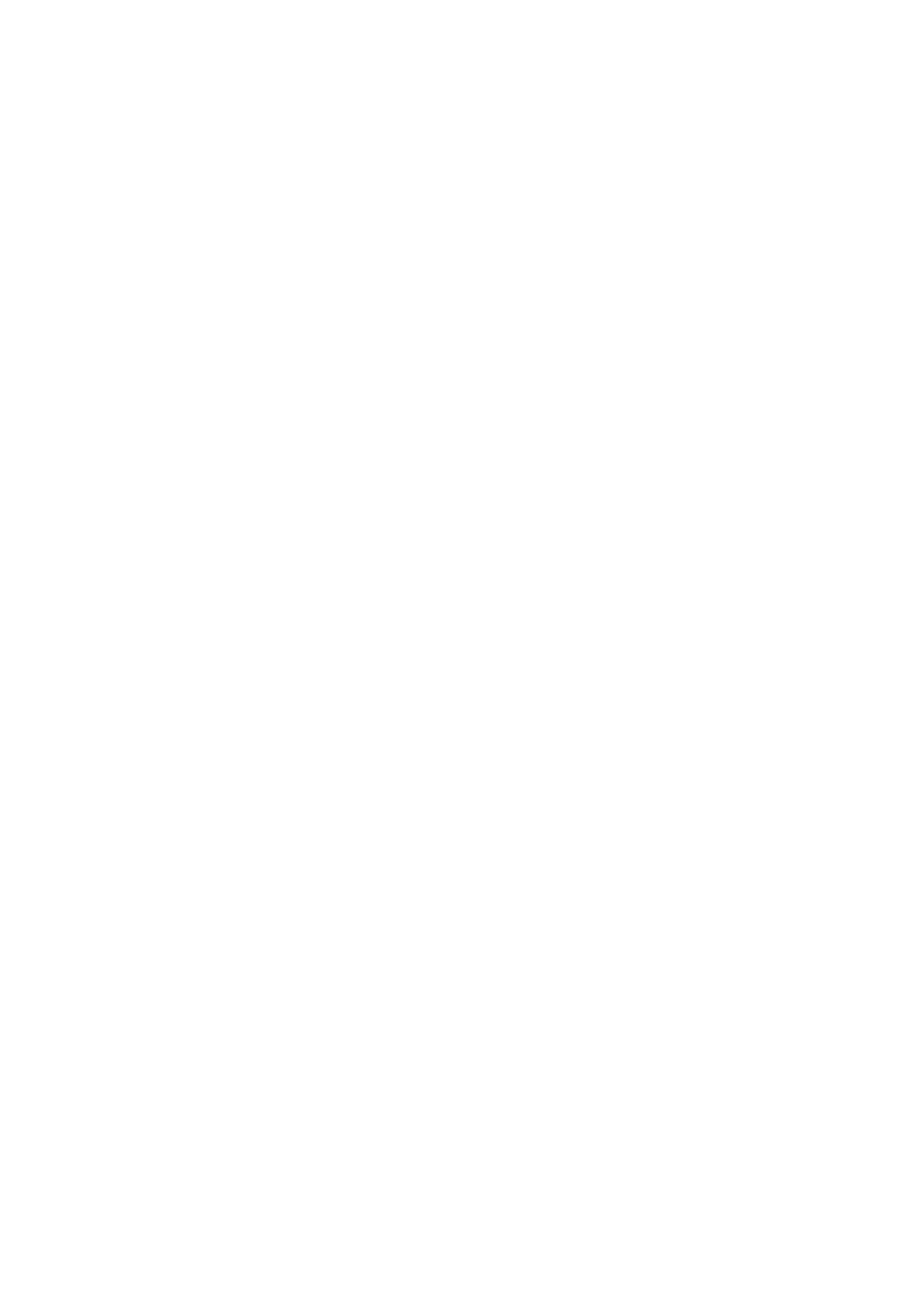

## **DRAFT RESTRICTION ON SMOKING (WARNING NOTICES) (JERSEY) REGULATIONS 201-**

*Made Made Made Made Made Made Made inserted Coming into force* [date to be inserted]

**THE STATES**, in pursuance of Articles 1, 1G and 2 of the Restriction on Smoking (Jersey) Law  $1973<sup>1</sup>$ , have made the following Regulations –

#### **1 Interpretation**

In these Regulations, unless the context otherwise requires –

"back", in relation to a packet of tobacco, refers to the external surface opposite the front;

"EEA state" means any of the following –

- (a) a member State of the European Union;
- (b) a Contracting Party to the Agreement on the European Economic Area signed at Oporto on 2nd May 1992 as adjusted by the Protocol signed at Brussels on 17th March 1993;

"front", in relation to a packet of tobacco, means the external surface of the packet which is, or is equal in area to, the largest surface and either  $-$ 

- (a) faces a person opening that packet; or
- (b) where no surface faces a person opening the packet, carries most prominently the name, trademark or other distinguishing mark of the brand of tobacco;

"Law" means the Restriction on Smoking (Jersey) Law 1973<sup>2</sup>;

"packet", in relation to tobacco, means any box, package, container, wrapping or other receptacle which contains the tobacco, and in which the tobacco is, or is intended to be, presented for retail supply, excluding any additional transparent outer wrapping which may be discarded on opening and excluding any wrapping of individual cigars or cigarillos, and where any receptacle is or is to be contained in another receptacle (excluding such outer wrapping), includes each such receptacle;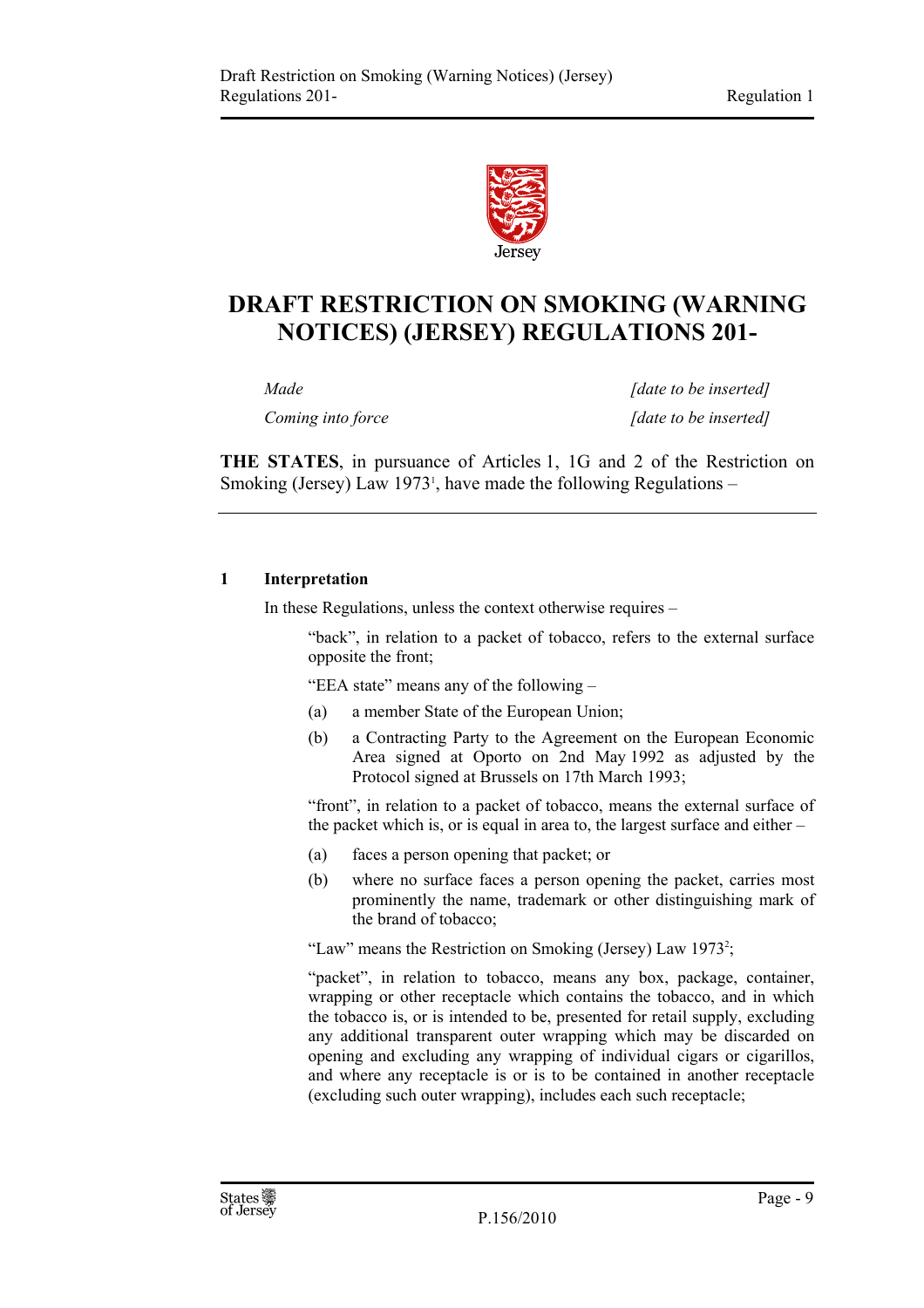"picture warning notice" means the warning consisting of the photograph, illustration or other graphic under each heading in paragraphs 1 and 2 of Schedule 1;

"producer", in relation to a packet of tobacco, means a person who in the course of a business –

- (a) manufactures it;
- (b) puts a name, trademark or other distinguishing mark on it, by which he or she holds himself out to be its manufacturer or originator; or
- (c) imports it into Jersey,

with a view to the tobacco that the packet contains being supplied for consumption in Jersey or through the travel retail sector, and "produce" shall be construed accordingly;

"tobacco for oral use" means any product made wholly or partly of tobacco which is –

- (a) intended for oral use, unless intended for smoking or chewing; and
- (b) either
	- (i) in powder or particulate form or any combination of these forms, whether presented in sachet portions or porous sachets or in any other way, or
	- (ii) presented in a form resembling a food product;

"travel retail sector" means retail outlets in Jersey at which duty free packets of tobacco may be purchased only by people who are travelling on journeys to destinations outside Jersey.

#### **2 Requirements for warning notices**

- (1) A producer of packets of tobacco other than tobacco for oral use and smokeless tobacco shall ensure that each packet produced by him or her carries –
	- (a) on its front the following written warning notice
		- (i) "Smoking kills", or
		- (ii) "Smoking seriously harms you and others around you"; and
	- (b) on its back a picture warning notice from the list of picture warning notices in paragraph 1 of Schedule 1 or, where it applies, paragraph 2 of Schedule 1, printed in accordance with the technical specifications set out in paragraph 3 of that Schedule.
- (2) A producer of a packet of tobacco intended only for supply in the travel retail sector may use the picture warning notice in paragraph 2 of Schedule 1 instead of the picture warning notice set out in paragraph 1(14) of that Schedule.
- (3) A producer of a packet of a brand of tobacco other than tobacco for oral use and smokeless tobacco shall ensure that –
	- (a) the text of each notice set out in paragraph  $(1)(a)$  appears on between 47.5 % and 52.5 % of the total number of the packets of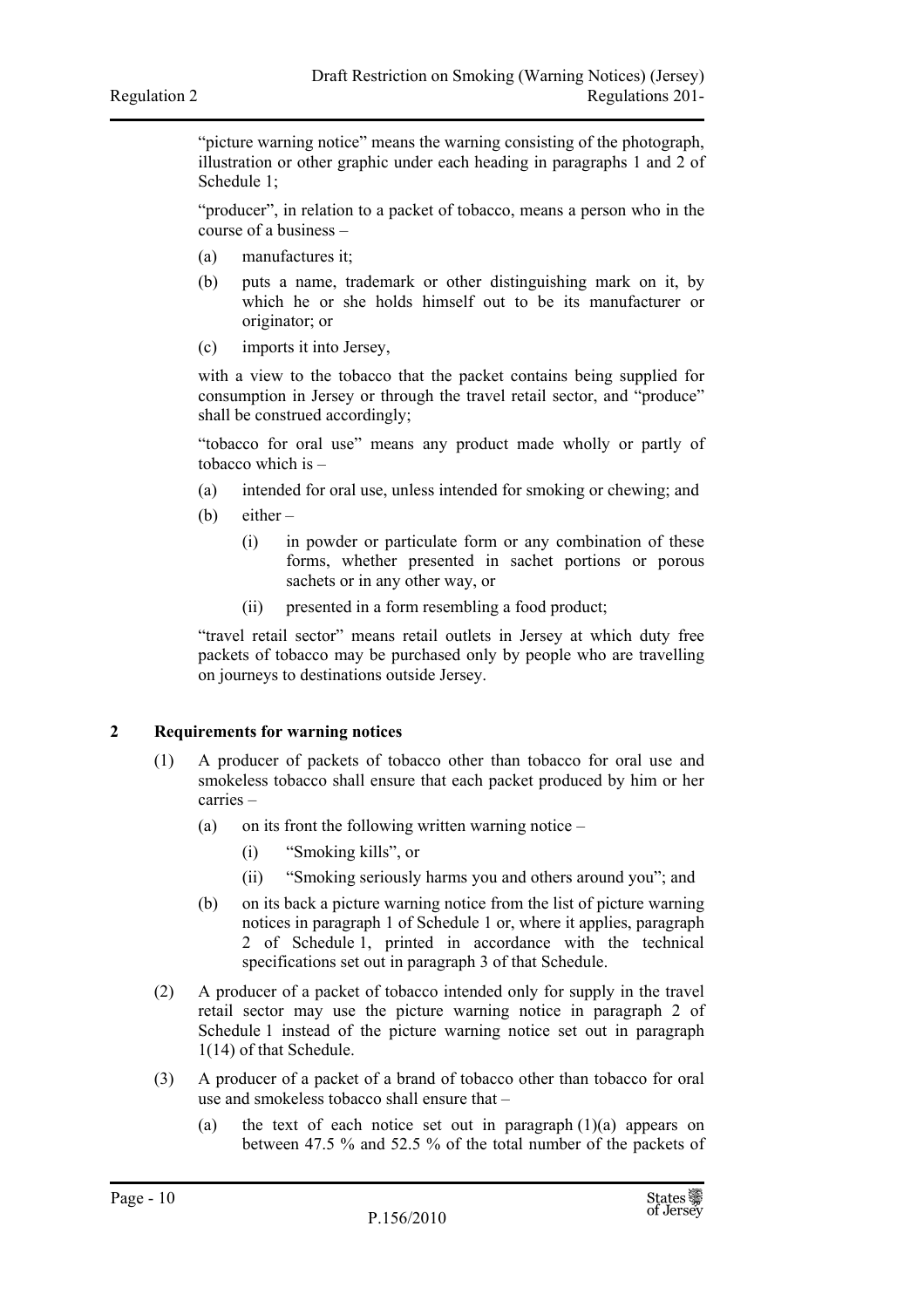tobacco of that brand that the producer produces over any period of 12 months; and

- (b) each picture warning notice described in paragraph (1)(b) appears on between 4.16 % and 8.33 % of the total number of the packets of tobacco of that brand that the producer produces over any period of 12 months.
- (4) In the case of packets of tobacco other than packets which immediately enclose the tobacco, the period for measuring the frequency of the picture warning notices as described in paragraph (3)(b) shall be 3 years instead of 12 months.
- (5) A producer of packets of smokeless tobacco shall ensure that each packet carries on its front the warning notice "This tobacco product can damage your health and is addictive".

#### **3 Size of warnings**

- (1) A producer of a packet of tobacco shall ensure that, subject to paragraph (2), in relation to each packet of tobacco produced by him or her –
	- (a) the text specified in Regulation  $2(1)(a)$  or in Regulation  $2(5)$  covers an area amounting to at least 30 % of the front of the packet; and
	- (b) the picture warning notice referred to in Regulation  $2(1)(b)$  covers an area amounting to at least 40 % of the back of the packet.
- (2) Where the front of the packet of a tobacco, other than the front of a packet of cigarettes, exceeds  $75 \text{ cm}^2$ , the areas specified in paragraph  $(1)$ shall not apply and instead the text or picture warning notice, as the case requires, must each cover an area of at least 22.5 cm<sup>2</sup>.

#### **4 Requirement for yield statement on packets of cigarettes**

- (1) A producer of a packet of cigarette shall ensure that each packet he or she produces carries a statement of the nicotine, tar and carbon monoxide yields of the cigarettes contained in it.
- (2) The statement
	- (a) as to the tar yield, shall be shown as a figure rounded to the nearest whole number and expressed in the form "x mg tar";
	- (b) as to the nicotine yield, shall be shown as a figure rounded to one decimal place and expressed in milligrams in the form "x.y mg nicotine";
	- (c) as to the carbon monoxide yield, shall be shown as a figure rounded to the nearest whole number and expressed in the form "x mg carbon monoxide".
- (3) The statement of the yields shall
	- (a) be printed on one side of the packet; and
	- (b) cover an area amounting to at least 10 % of that side of the packet.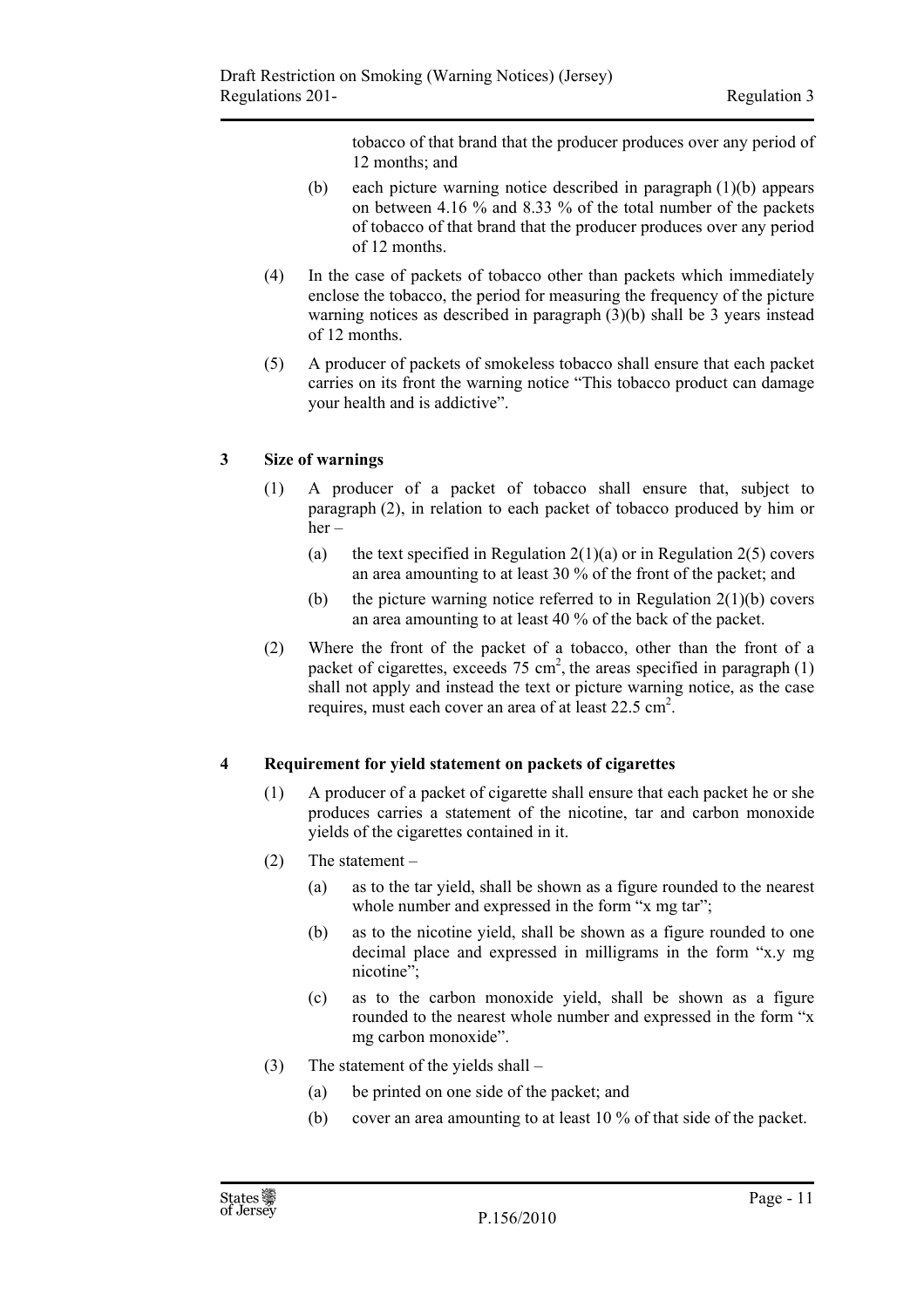#### **5 Appearance of written warning notices and yield statements**

A producer of a packet of tobacco shall ensure, in relation to each packet of tobacco produced by him or her, that the written warning notice required under Regulation 2(1)(a) and any statement required under Regulation 4 comply with the requirements of Schedule 2.

#### **6 Descriptions on packets**

No person shall produce or supply a packet of tobacco the packaging of which carries any name, brand name, text, trademark or pictorial or any other representation or sign which suggests that the tobacco it contains is less harmful to health than other tobacco.

#### **7 Imports from EEA states**

A person who imports into Jersey any packet of tobacco from an EEA State with a view to that tobacco being supplied for consumption in Jersey shall be regarded as complying with Regulations 3, 4 and 5 or any of them, if the packet complies with Article 5 of Directive 2001/37/EC of the European Parliament and of the Council of 5th June 2001 on the approximation of the laws, regulations and administrative provisions of the member States concerning the manufacture, presentation and sale of tobacco products (O.J. No. L 194 18.7.2001, p.26) as amended up to 7th August 20093 and with any requirements imposed by that EEA State pursuant to that Directive.

#### **8 Offences**

Any person who contravenes Regulation 2, 3, 4, 5 or 6 shall be guilty of an offence and liable to a fine of level 4 on the standard scale.

#### **9 Transitional provisions**

These Regulations shall not apply to any producer or supplier in respect of a packet of tobacco in existence before the date that these Regulations come into force, such packet –

- (a) in the case of a packet of cigarettes, being supplied to an end user before the date that is 12 months after the date that these Regulations come into force; and
- (b) in the case of any other packet of tobacco, being supplied to an end user before the date that is 24 months after the date that these Regulations come into force.

#### **10 Citation and commencement**

- (1) These Regulations may be cited as the Restriction on Smoking (Warning Notices) (Jersey) Regulations 201-.
- (2) These Regulations shall come into force 7 days after they are made.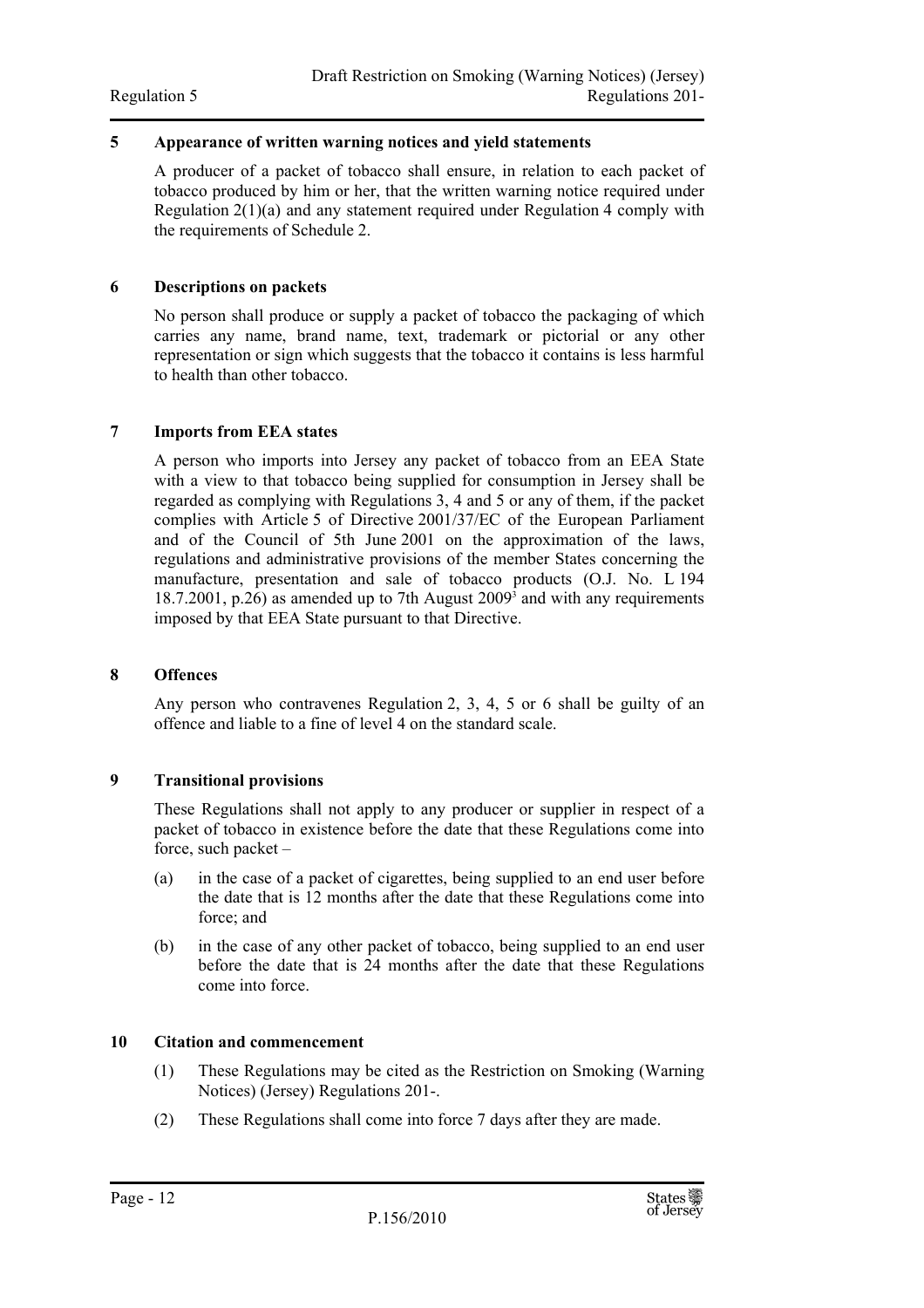#### **SCHEDULE 1**

#### (Regulation 2)

#### **PICTURE WARNING NOTICES**

#### **Note**

- (1) All photographs, images and textual illustrations (© European Community) in this Schedule have been developed for use on tobacco packets in accordance with Commission Decision of 5th September 2003 (2003/641/EC) on the use of colour photographs or other illustrations as health warnings on tobacco packages<sup>4</sup> (O.J. No. L 226 10.9.2003, p.24).
- (2) A CD with the required images and a European Commission guidance document on editing the images is available from the Department of Health and Social Services and is available by e-mailing health.promotion@health.gov.je or writing to the Head of Health Improvement, Public Health Department, Le Bas Centre, St Saviours Road, St Helier, Jersey, JE1 4HR.

#### **1 List of picture warning notices**

(1) Smokers die younger



(2) Smoking clogs the arteries and causes heart attacks and strokes



(3) Smoking causes fatal lung cancer

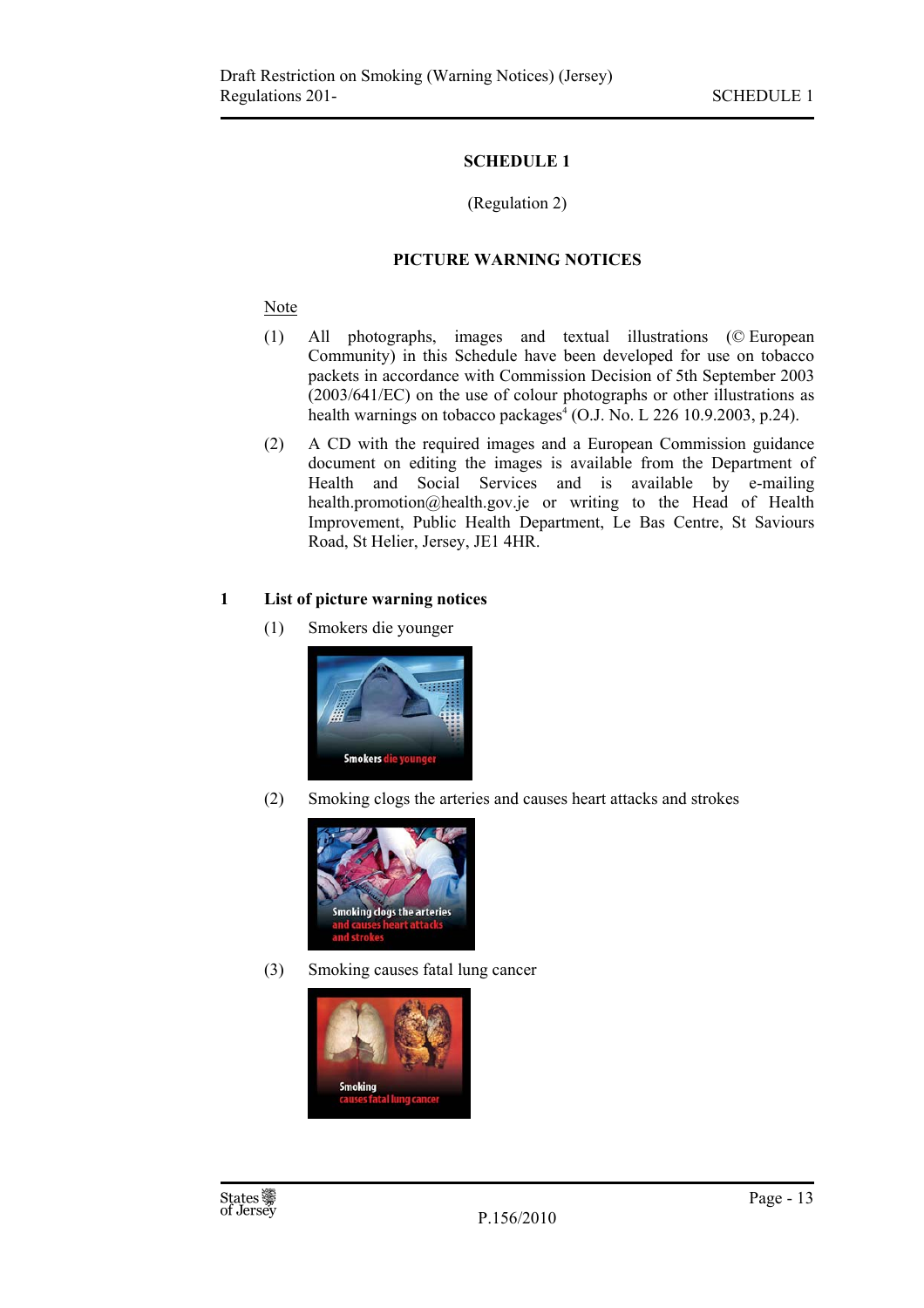(4) Smoking is highly addictive, don't start



(5) Stopping smoking reduces the risk of fatal heart and lung diseases



(6) Smoking can cause a slow and painful death



(7) Smoking causes ageing of the skin



(8) Smoking can damage the sperm and decreases fertility



(9) Smoking may reduce the blood flow and cause impotence



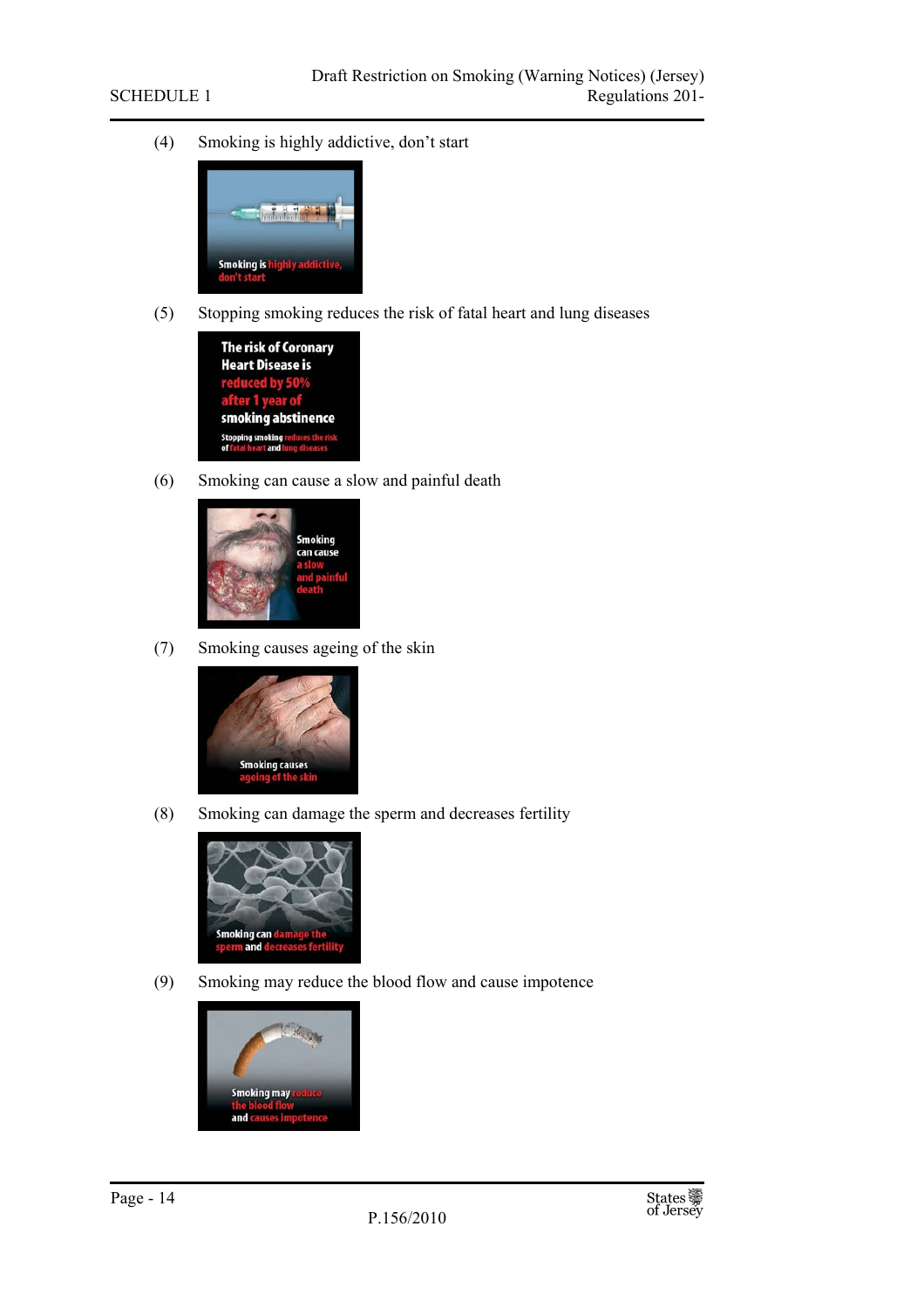(10) Smoking contains benzene, introsamines, formaldehyde and hydrogen cyanide



(11) Smoking when pregnant harms your baby



(12) Protect children: don't make them breathe your smoke



(13) Your doctor or your pharmacist can help you stop smoking



(14) Get help to stop smoking

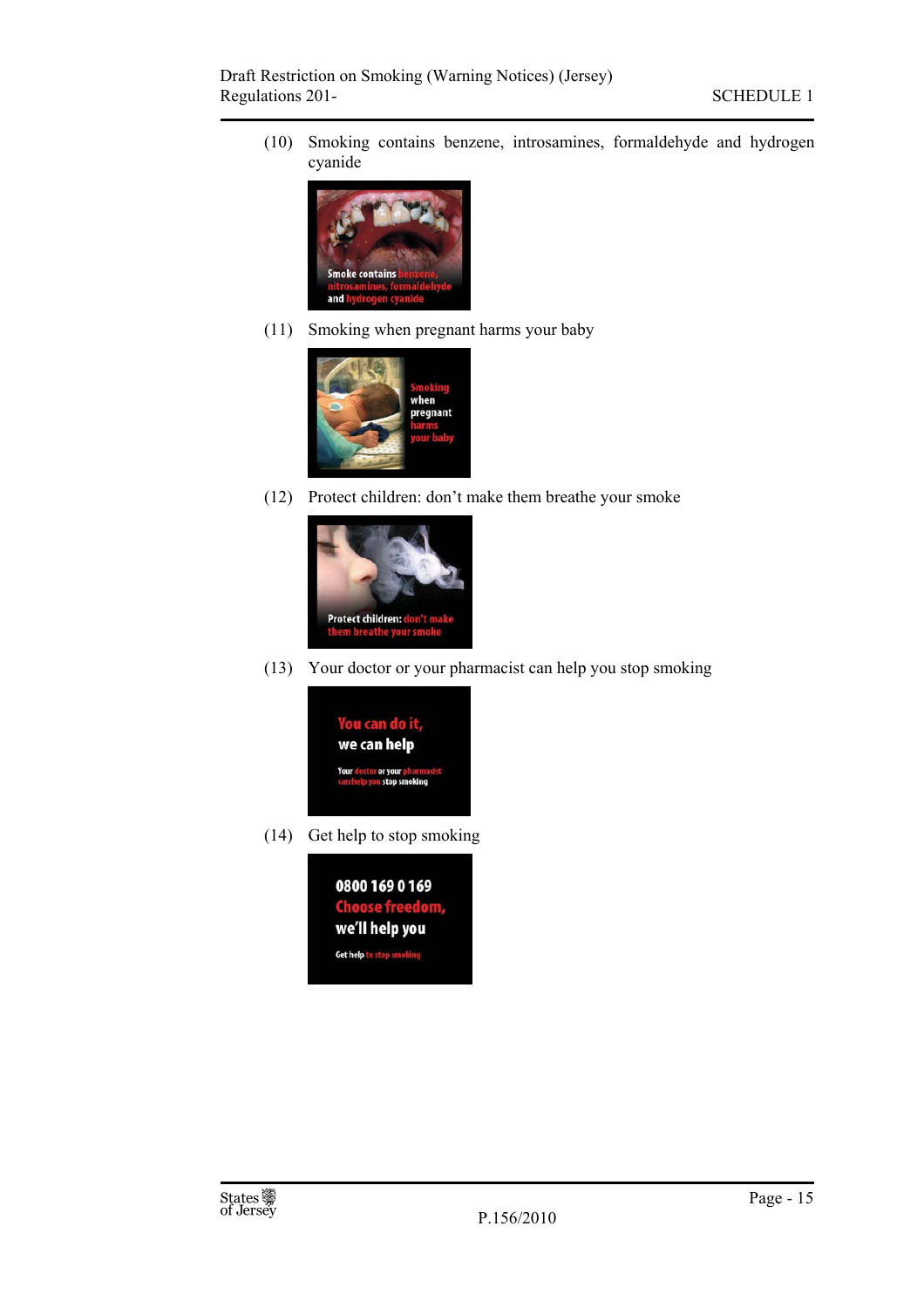#### **2 Alternative picture warning notice for travel retail sector**

Your doctor or your pharmacist can help you stop smoking.



#### **3 Technical specifications**

- (1) Each picture warning notice shall be surrounded by a black border outside the area specified in Regulation 3 which shall –
	- (a) be not less than 3 mm and more than 4 mm in width; and
	- (b) not interfere with the picture warning notice.
- (2) In the case of packets of cigarettes, each picture warning notice shall be irremovably printed on the packet.
- (3) In the case of packets of tobacco other than packets of cigarettes, each picture warning notice may be either irremovably printed on the packet or affixed to the packet by means of an irremovable sticker.
- (4) Subject to sub-paragraph (5), each picture warning notice shall
	- (a) be in the format and proportions of the pictures and text set out in paragraph 1 or 2, as the case requires, and adopt the graphical integrity of those pictures and text;
	- (b) occupy the entire area reserved for the picture warning notice;
	- (c) be positioned parallel to the top edge of the packet, and in the same direction as the other information on the packet; and
	- (d) be printed in four-colour/-CMYK-/screen 133 lines per inch, as a minimum requirement.
- (5) Where the size of the packet so requires, the picture warning notice can be modified according to the following rules –
	- (a) the graphical editing of the textual elements shall be done by varying the font size and line breaks to ensure high readability;
	- (b) for picture warning notices where the illustration is a text, the graphical editing shall be done by varying font size and line breaks, however the relative surfaces occupied by text as an illustration and the corresponding text of the picture warning notice must be respected;
	- (c) for picture warning notices where a photograph or other illustration is an image, the graphical editing shall be done by proportionate scaling of the photograph or other illustration and varying of the relative surfaces occupied by the photograph or other illustration and the corresponding text of the picture warning notice;
	- (d) when the proportion between the height and the width of the picture warning notice is lower than 0.8, the corresponding text of the picture warning notice, if placed under the photograph or other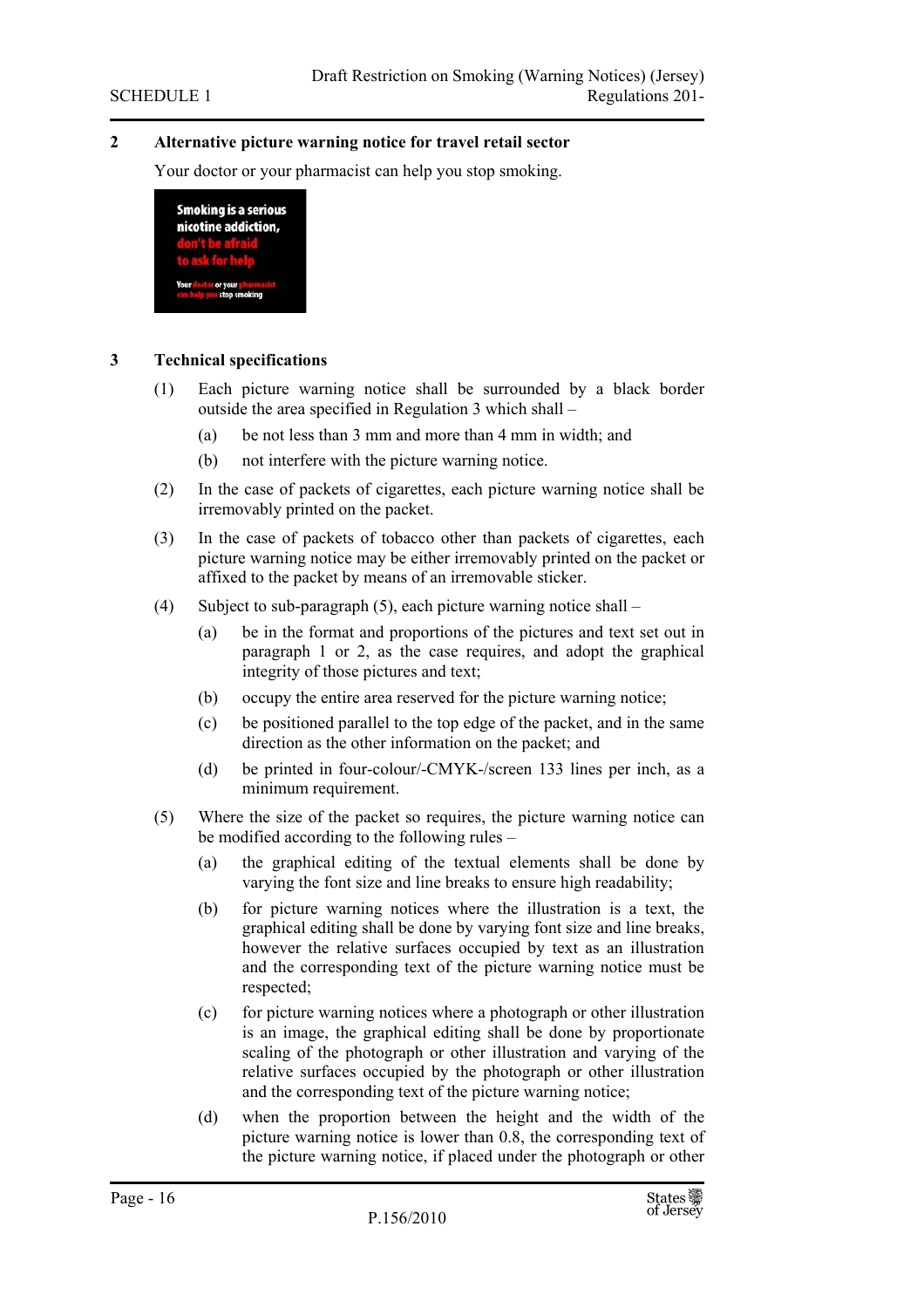illustration in paragraph 1 or 2, may be moved to the right of the photograph or other illustration; and

- (e) when the proportion between the height and the width of the picture warning notice exceeds 1.2, the corresponding text of the picture warning notice, if placed to the side of the photograph or other illustration in paragraph 1 or 2, may be moved under the photograph or illustration.
- (6) A picture warning notice must not
	- (a) be printed on the tax stamps on any packet of tobacco;
	- (b) be hidden, obscured or interrupted by  $-$ 
		- (i) other written or pictorial matter, or
		- (ii) the opening of the packet.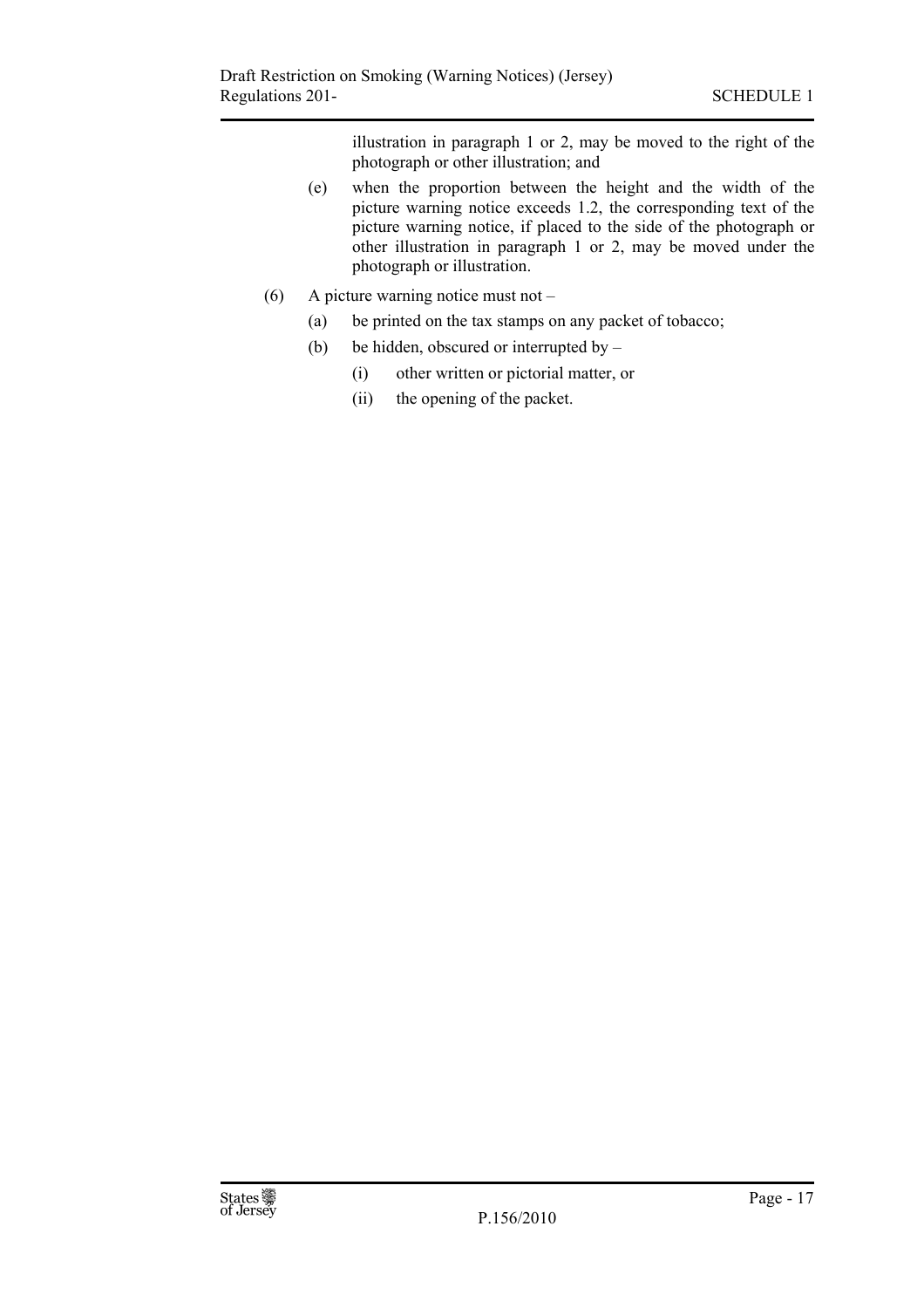#### **SCHEDULE 2**

#### (Regulation 5)

#### **APPEARANCE OF WRITTEN WARNING NOTICE AND YIELD STATEMENT**

#### **1 Requirements**

- (1) The written warning notice required under Regulation 2(1)(a) and the yield statement required under Regulation 4 shall be –
	- (a) indelible;
	- (b) legible;
	- (c) printed in black Helvetica bold type on a white background;
	- (d) in a font size consistent throughout the text which ensures that the text occupies the greatest possible proportion of the area specified in Regulation  $3(1)(a)$  or Regulation  $4(3)(b)$ ;
	- (e) in lower case type, except for the first letter of the text;
	- (f) centred in the area in which the text is required to be printed, parallel to the top edge of the packet;
	- (g) surrounded by a black border outside the area specified in Regulation  $3(1)(a)$  or Regulation  $4(3)(b)$  being a border which shall –
		- (i) be not less than 3 mm and not more than 4 mm in width, and
		- (ii) not interfere with the text of the written warning notice or the yield statement, as the case requires; and
	- (h) subject to paragraph 2, be irremovably printed on the packet.
- (2) In the case of packets of tobacco other than cigarettes, the written warning notice required under Regulation  $2(1)(a)$  and the yield statement required under Regulation 4 may be affixed to the packet by means of an irremovable sticker.
- (3) The written warning notice and yield statement must not
	- (a) be printed on the tax stamps on any packet of tobacco; or
	- (b) be hidden, obscured or interrupted by  $-$ 
		- (i) other written or pictorial matter, or
		- (ii) the opening of the packet.